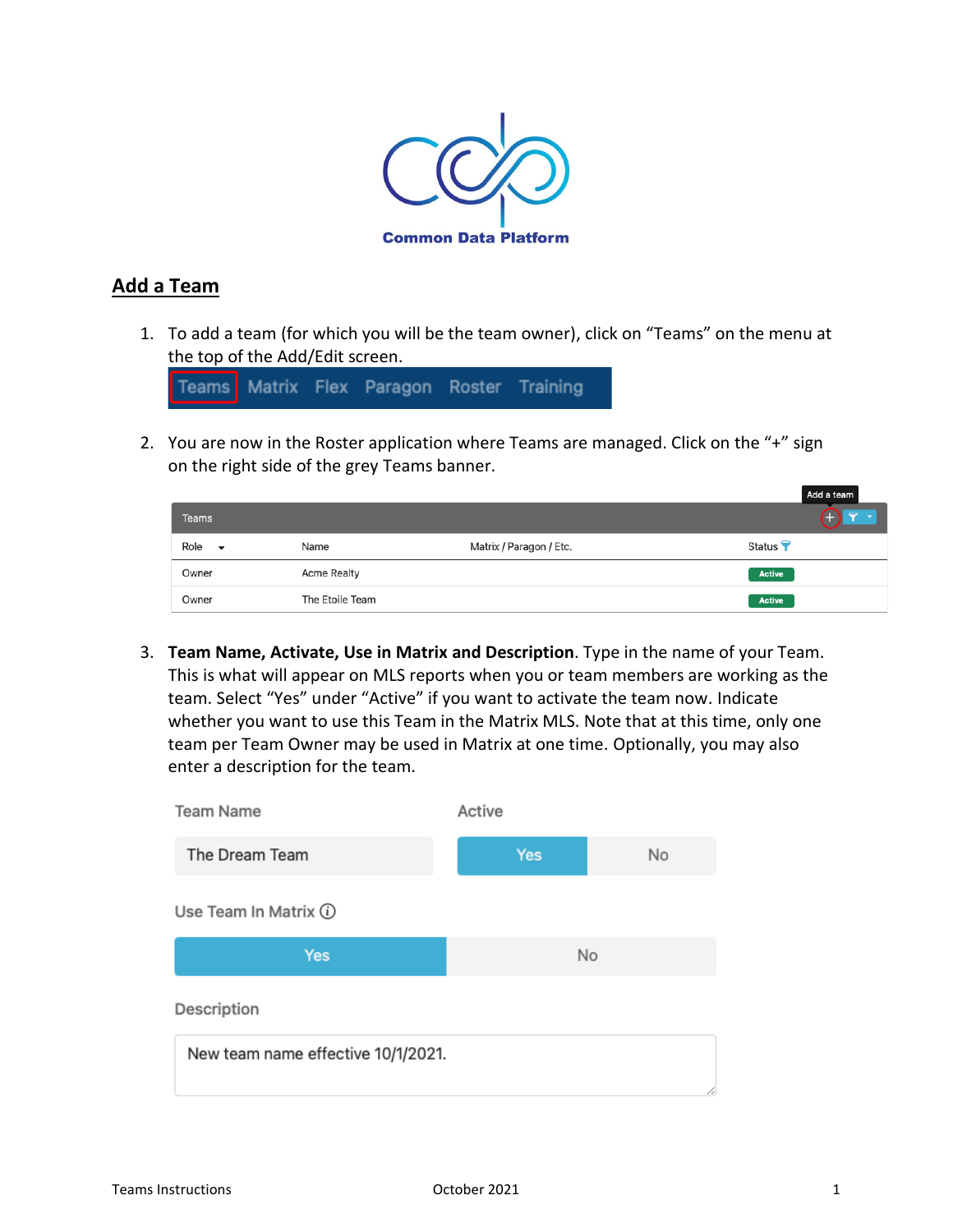4. **Team Owner**. Click the wrench icon to set-up the Team Owner.

# Owner 8 502020551 Thomas Flaherty, Esq. Can edit team Listings? **Yes No** Impersonates Neither **Works on Behalf**

Can edit team Listings? Defaults to "Yes." If you do not want this as the Team Owner, you may change it to "No."

The three buttons at the bottom are in reference to the Matrix MLS system teams functionality. Set whether you (the Team Owner), "Works on Behalf" or "Impersonates" the Team.

**Work on Behalf:** Emails you send from Matrix would be sent from "On behalf of (team name)," with your email header/footer and email signature. As with Impersonate, any reports you print will have your information in the "Courtesy of" section. With this setting, you do not have the option to allow team members to switch between their own name and the team's name.

**Impersonate:** Emails you send from Matrix will be sent from your name and email address, and will use your email header and footer (if you have chosen them), and your email signature. If you click the checkbox to allow team members the choice of switching between their own name and the team's name, then you will also have that option. Any reports you print will have your information in the "Courtesy of" section.

**Neither:** Select this only if you do not use the Matrix MLS system.

5. **Add Team Members:** In the Members section, click the link "Add Team Member."

| Members |                 |
|---------|-----------------|
|         | Add Team Member |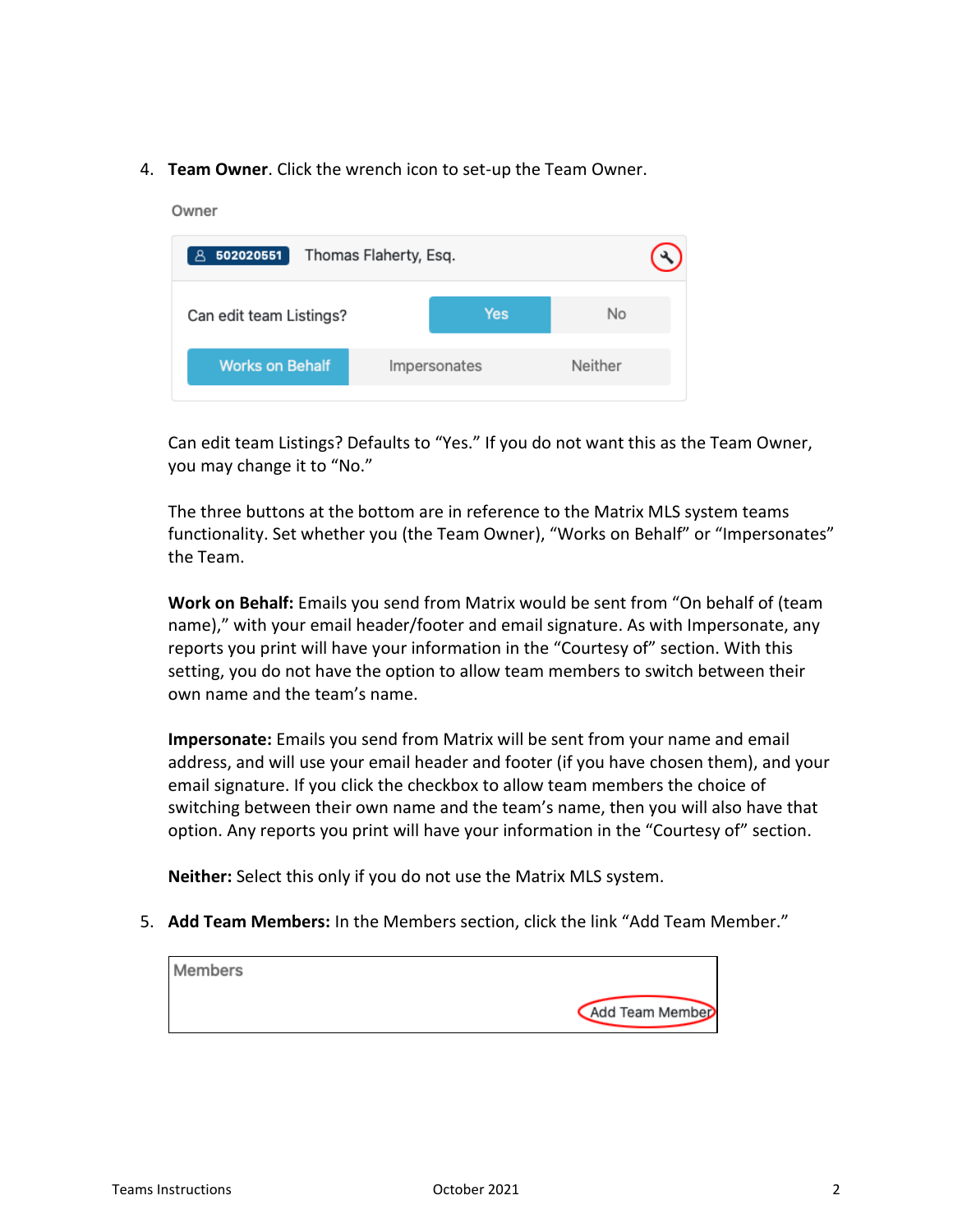#### Members

| Search for a member by name or reference<br>д |              |     |         |  |
|-----------------------------------------------|--------------|-----|---------|--|
| Can edit team Listings?                       |              | Yes | No      |  |
| <b>Works on Behalf</b>                        | Impersonates |     | Neither |  |

- a. Start typing the team member's name or MLS ID and select the person's name as it appears in the drop-down.
- b. Select whether the team member may edit team listings in Add/Edit (team member must have at least Agent-Edit or Agent-Edit-Limited permissions assigned by broker).
- c. Select whether they will Impersonate or Work on Behalf of the team (or Neither if they do not use the Matrix MLS system).
- d. Repeat process for each team member you want to add.
- 6. **Save Team**. Click the "Save" button in the upper right corner of the screen. We encourage you to click this button throughout the Team set-up process so that you do not lose your work.

| $\sim$ | New Team       |  |
|--------|----------------|--|
| ⌒      | The Dream Team |  |

### **Activate/Inactivate a Team**

From your Teams list, ensure the Status Filter is set to allow you to view Active or Inactive Teams, depending on which you want to work with. Or you may view both Active and Inactive Teams by clicking the Funnel icon on the right side of the grey title bar and selecting "Clear Filters" from the Filters drop-down menu.

| <b>Teams</b>             |                 |                          |               | Show/hide filters |
|--------------------------|-----------------|--------------------------|---------------|-------------------|
| Role                     | Name            | Matrix / Paragon / Etc.  | Status ? -    | Clear filters     |
| $\overline{\phantom{a}}$ |                 | $\overline{\phantom{a}}$ | Active        | ∼l>               |
| Owner                    | The Dream Team  | <b>Matrix</b>            | <b>Active</b> |                   |
| Owner                    | Acme Realty     |                          | Active        |                   |
| Owner                    | The Etoile Team |                          | <b>Active</b> |                   |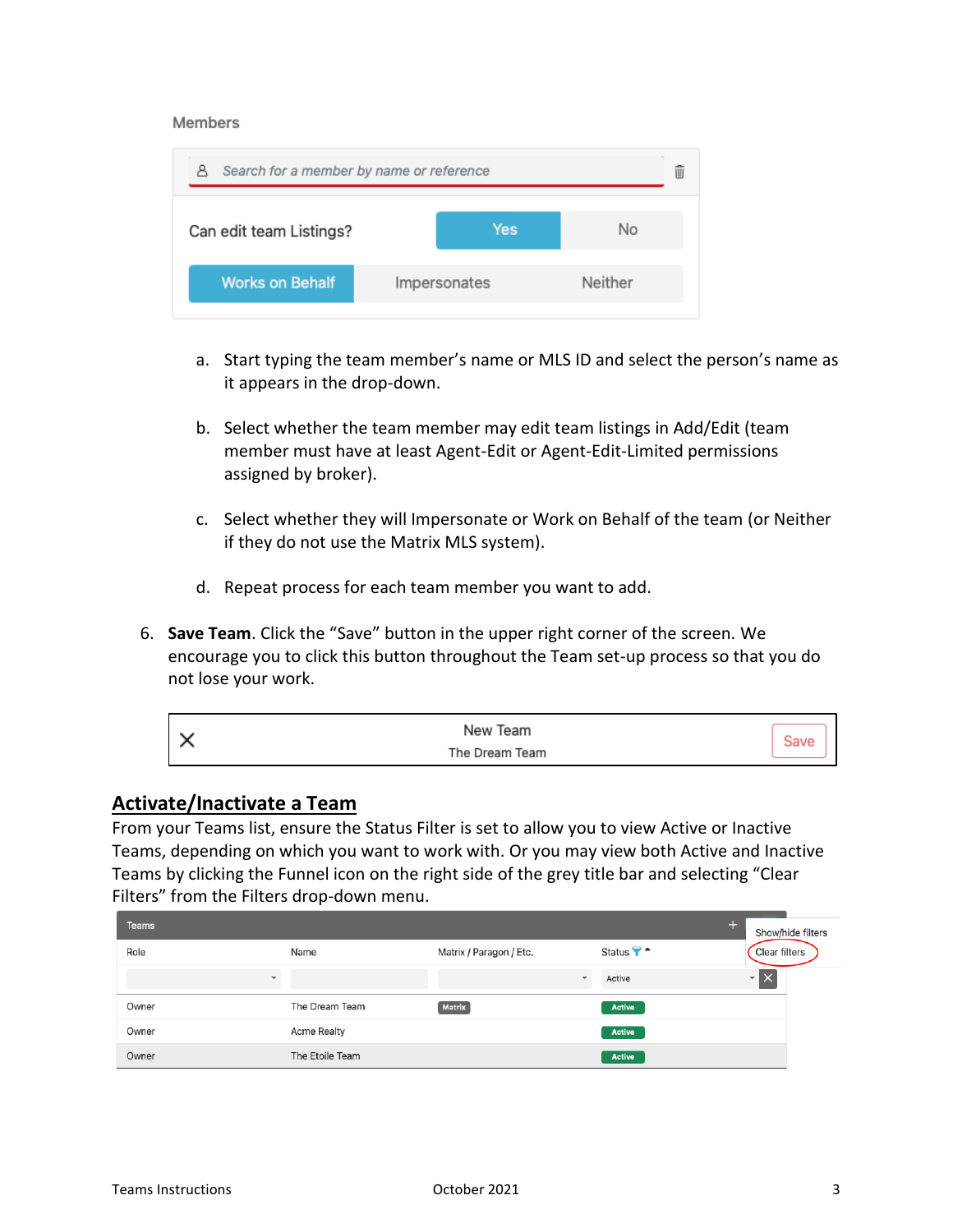- 1. Click the row of the Team you want to Activate/Deactivate.
- 2. Click the Clipboard icon to edit the Team.

| $\leftarrow$                       | $\mathbf{z}$            |
|------------------------------------|-------------------------|
| Team                               |                         |
| The Dream Team                     | Active<br><b>Matrix</b> |
| New team name effective 10/1/2021. |                         |

- 3. Under "Active," click "Yes" to Activate or "No" to Deactivate.
- 4. Click the "Save" button at the top right of the screen.

|  | Edit The Dream Team<br>∼ | - |  |
|--|--------------------------|---|--|
|--|--------------------------|---|--|

# **Edit a Team**

- 1. Click the row of the Team you want to Edit.
- 2. Click the Clipboard icon to edit the Team.

| $\leftarrow$                       |                         |
|------------------------------------|-------------------------|
| Team                               |                         |
| The Dream Team                     | Active<br><b>Matrix</b> |
| New team name effective 10/1/2021. |                         |

- 3. Make any desired changes in the top section (Team Name, Activate/Inactivate, Use in Matrix and Description.
- 4. To make changes to the Owner section, click the Wrench icon next to the Owner name.

Owner



5. To edit a Team Member, click the Wrench icon next to the member's name. To delete a member, click the trash can icon next to the member's name.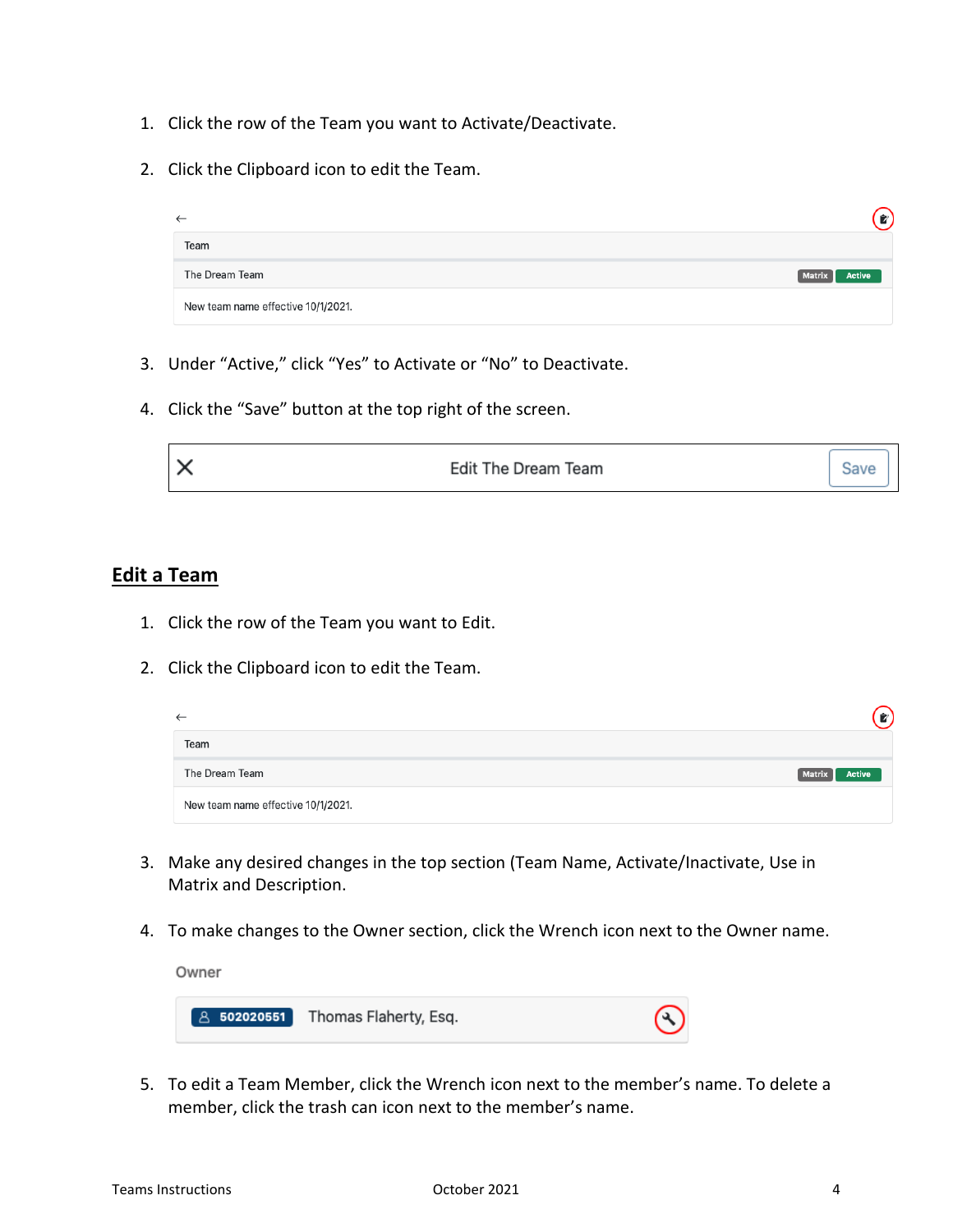6. After completing your edits, click the Save button in the upper right corner.

| $\mathsf{I}\times$  | $\sim$ |
|---------------------|--------|
| Edit The Dream Team | Save   |

### **Login As**

You may authorize other Add/Edit users to log in as you to the Add/Edit system and work on your behalf. This temporary permission lasts 30 days unless you remove it sooner or extend it. This is especially helpful when you plan to be away on vacation.

Click on "Teams" on the menu at the top of the Add/Edit screen.

Teams Matrix Flex Paragon Roster Training

#### **Assign Login**

Click the plus sign on the right side of the "Can Log In As" grey title bar.

| Can Log In As Thomas Flaherty, Esq. |                              |                                                      |
|-------------------------------------|------------------------------|------------------------------------------------------|
| Reference                           | Name                         | Expiration $\blacktriangledown$ $\blacktriangledown$ |
|                                     | None found.<br>Clear filters |                                                      |

In the pop-up box, start typing the agent's name or NRDS ID in the box provided. When you see the person you want in the dropdown, make the selection. Click the blue Save button.



#### **Extend Login**

To extend a login as permission beyond the first 30 days, click the "Renew" arrows icon on the person's row on the summary screen. This will extend the login as the period to 30 days from today's date.